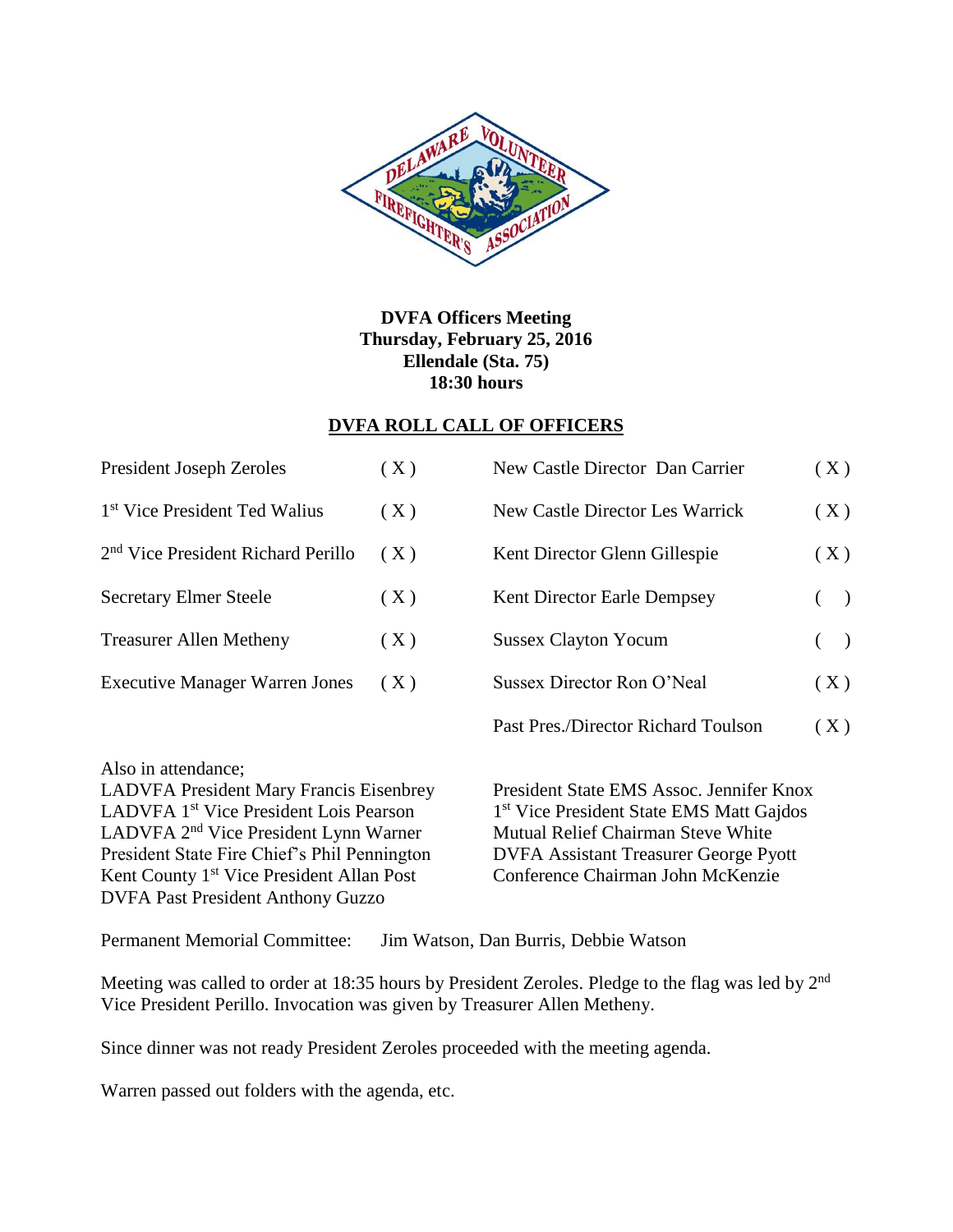## **ASSOCIATIONS GREETINGS AND REMARKS:**

LADVFA: President Mary Frances Eisenbrey:

 Greetings from the State Ladies Association. Introduced the officers that were with her; 1<sup>st</sup> Vice President Lois Pearson and 2<sup>nd</sup> Vice President Lynn Warner

DSFCA: President Phil Pennington:

- Thanks for the invite
- DSFPA: President Alvin Schmick:
	- Absent

DSEMSA: President Jennifer Knox:

• Thanks for the invitation.

## **OFFICER REPORTS:**

President Joe Zeroles

- Very good turn-out at the JFC hearing at legislative hall. Thanked Warren for the power point presentation that he made.
- President Zeroles turned the meeting over to Jim Watson and Dan Burris to talk about the progress of the permanent memorial. It was stated that almost \$45,000.00 has been collected thus far for this project. There has been an issue with the placement of the monument due to some trees on the North side of the Mall. It has been suggested that we consider putting it on the South side of the Mall on the corner near the State Police monument. This is being worked on and the proper paperwork is almost complete. The committee hopes to have everything completed so that a dedication can take place during the 2016 Conference. Question was raised regarding the proposed cost of this project. It is estimated to cost between \$80,000.00 and \$100,000.00. There are numerous groups, businesses and organizations that have offered money, materials and labor towards this project, so an accurate out of pocket cost is hard to judge at this time. 2<sup>nd</sup> Vice President Perillo asked about an actual final cost that the companies can be expected to pay. Hopefully they will have a better cost figure by the Executive meeting in March.

At this time (18:55 hrs.) the meeting was recessed for dinner served by the Ellendale Ladies Auxiliary. Meeting reconvened at 19:15 hours.

1<sup>st</sup> Vice President Walius stated that President Zeroles had a medical emergency at home and has gone to the hospital be with his wife, so 1st Vice President Walius will conduct the remainder of the meeting tonight.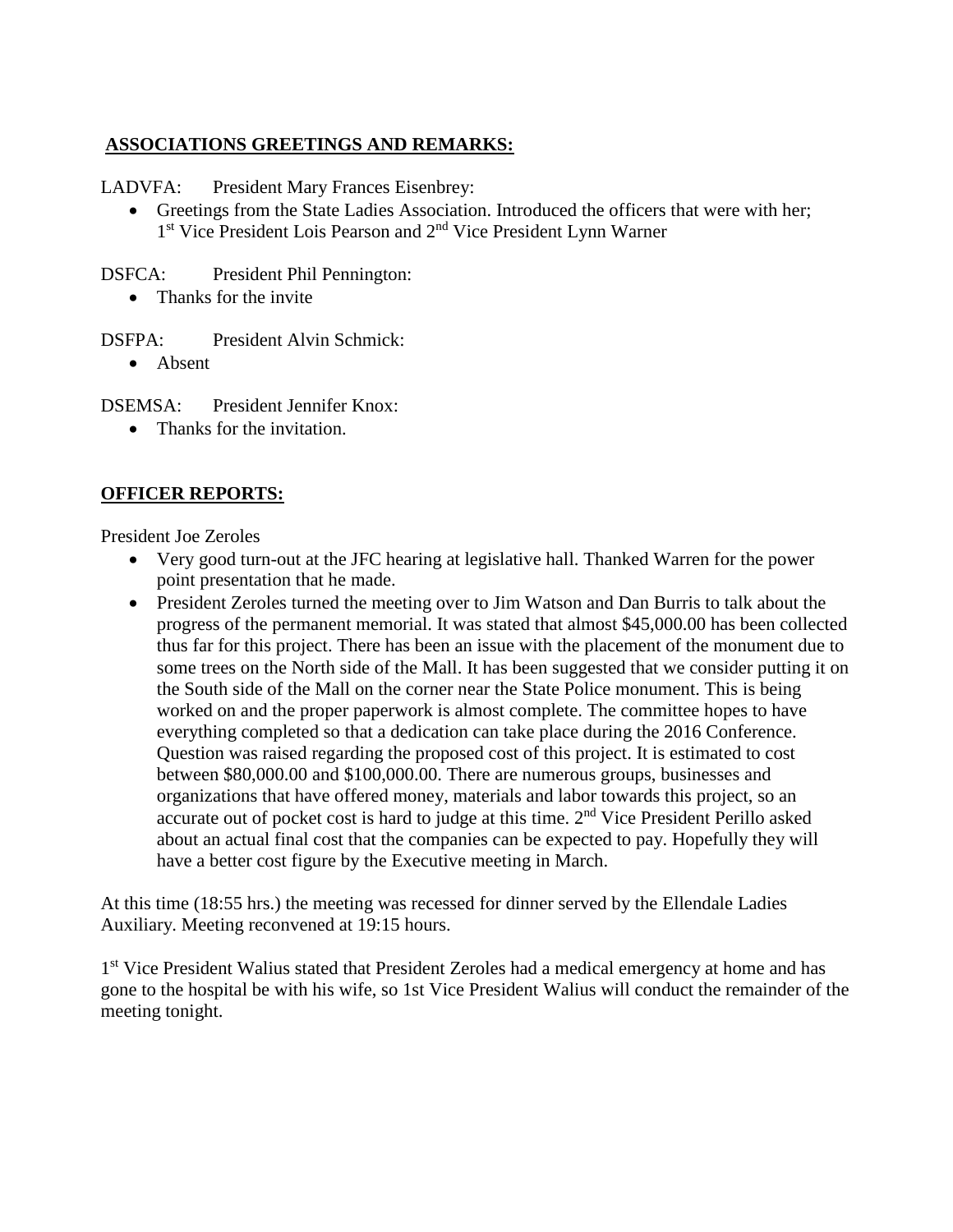1 st Vice President Ted Walius:

 The DVFA Officers met with the Governor last month to discuss our issues and concerns for the coming year. One of the main topics was our fire prevention program in the schools. This is being addressed by Director Dempsey.

2<sup>nd</sup> Vice President Richard Perillo:

• Good turn-out at the JFC hearing on Monday.

Secretary Elmer Steele:

 Working with the Conference committee on various issues and concerns for 2016. The Conference chairman will give more details under his report.

Treasurer Allen Metheny:

 One (1) company has not paid their pension. They are aware of the \$100.00 a day penalty. Their check will be in the mail tomorrow. Allen will be transferring \$1,945,000.00 on Tuesday to pay our pension bill.

Fire Commission Chairman Dave Roberts:

- Protocol committee is reviewing the current protocols.
- A total of \$1,498,294.00 has been received thus far from the traffic fine legislation and all of that money has been distributed as of this date.
- The Commission de-certified a private ambulance company due to not following the rules.
- Next Commission meeting will be March  $15<sup>th</sup>$ .

Conference Chairman John McKenzie:

- Conference has been operating in the "RED" for the past 2 years. Working with Dover Downs to find ways to cut some cost, but still put on a good event.
- The Conference committee has come up with a policy for rooms at Conference.
- Elmer has been meeting with Dover Downs to negotiate meal cost. There is a substantial amount that can be saved and still operate within the boundaries of our contract.
- Elmer stated that room contracts for the companies are out. Please review them, make any necessary changes and get them back in ASAP. Please note the 48 hour cancellation policy and the 14 day changes policy. These will be enforced this year, due to some major issues from last year.

Mutual Relief Chairman Steve White:

- All dues have been paid. Did have to re-bill a few companies.
- The power point presentation should be ready next week. Call if you want us to come to your fire house and make this presentation.

Hall of Fame Mark Gott:

• Absent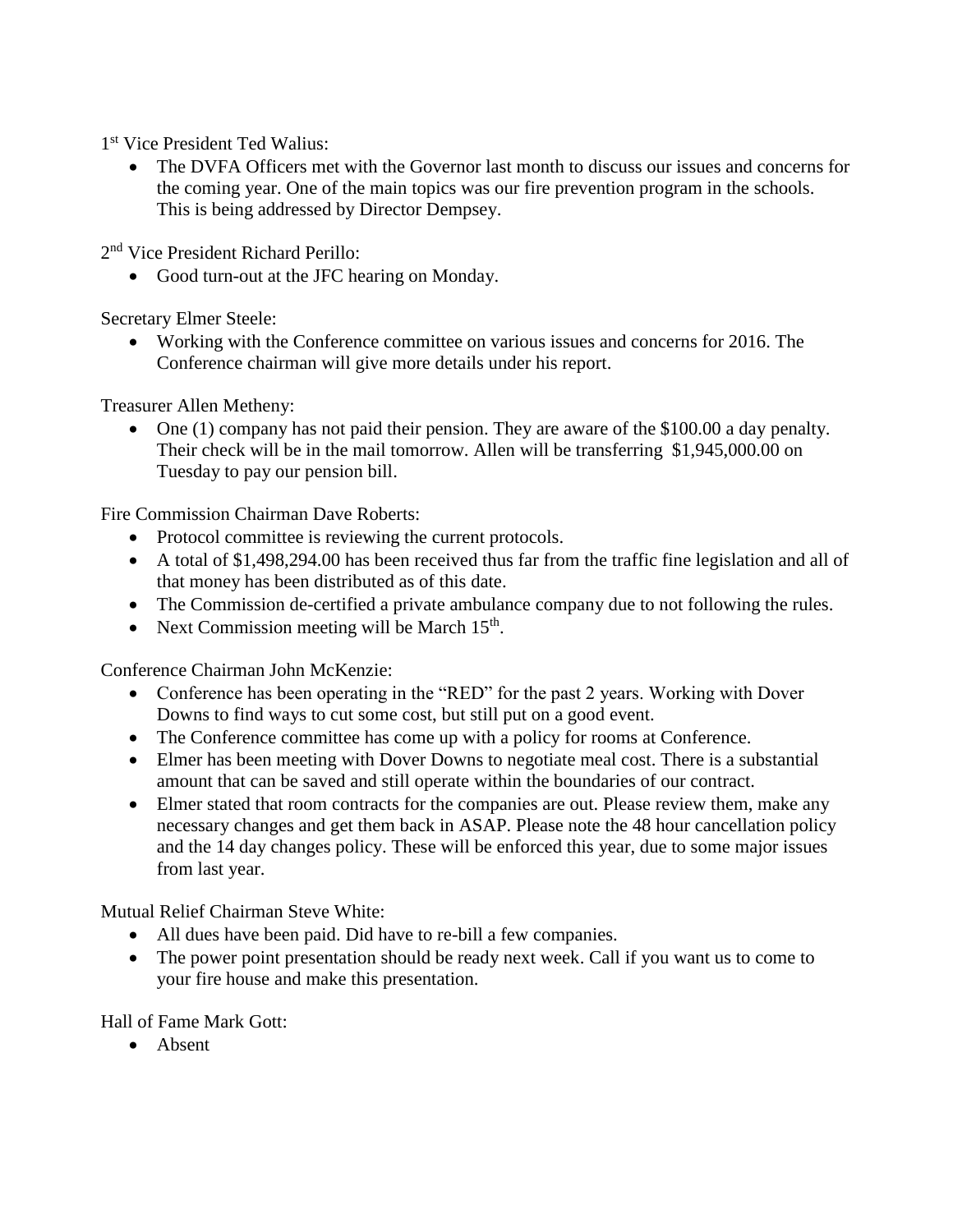Firefighter's Memorial Jim Watson:

• Nothing else. Pretty well covered everything earlier

DVFA Foundation Steve Austin:

• Absent

## **Directors:**

Past President/ Director Rich Toulson:

- Really impressed with the turn-out at the JFC meeting.
- Stated that Representative Johnson raised a question regarding the Millville EMS funding.

Kent County Director Glenn Gillespie:

• Nothing at this time

Kent County Director Earle Dempsey:

• Absent

Sussex County Director Clay Yocum:

• Absent

Sussex County Director Ron O'Neal:

 Stated that Sussex County is working on the Millville issue and that a committee is being formed to further pursue the issues.

New Castle County Director Dan Carrier:

• Mentioned CFSI.

New Castle County Director Les Warrick:

• Good presentation at the JFC meeting.

Executive Manager Warren Jones:

- Symposium; Will be on April 9 at the Hyatt Bay Center in Dewey Beach. 29 people have registered thus far.
- JFC follow-up; Setting up meetings with the JFC committee. Will be looking at separating fire and EMS from the standard Grant in Aid.
- CFSI; There are NO registrations as of today. Need to get busy on this.
- R&R, Public Safety School & M&T; Video should be ready in a couple of weeks.
- HB218; Need to be careful of this bill, since it has 27 sponsors listed. The bill pertains to selling of certain fireworks within the State at certain times of the year. The Fire Marshal is against this bill.
- Governors Prayer Breakfast; Is May  $5<sup>th</sup>$ , the same day as CFSI. Will send out info later to see if anyone is interested.